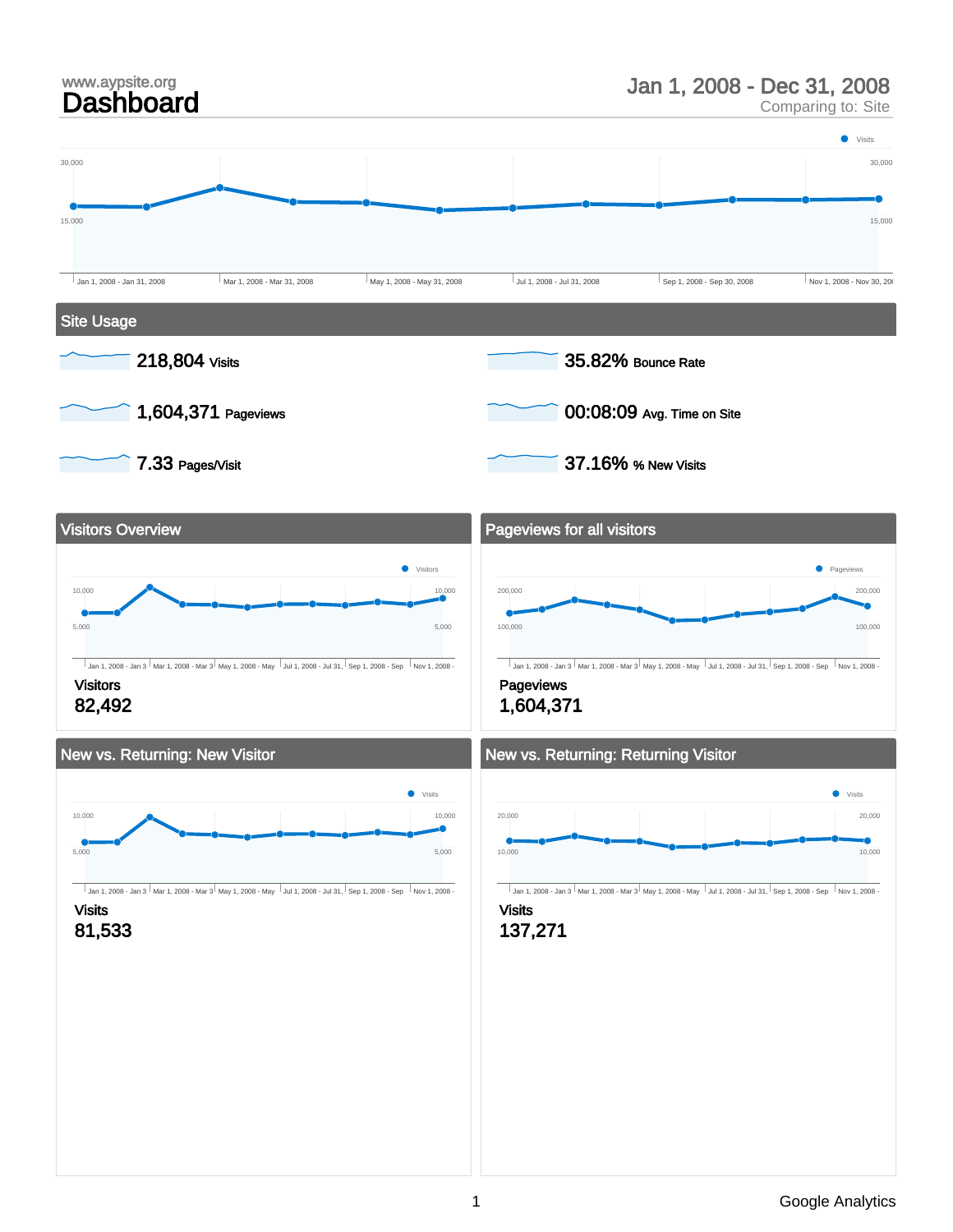

#### Content Detail: /forum/active.asp



 $\overline{\bigcup_{\mathsf{Jan 1, 2008 - Jan 3} \mid \mathsf{Mar 1, 2008 - Mar 3} \mid \mathsf{May 1, 2008 - May} \mid \mathsf{Jul 1, 2008 - Jul 31, \mid \mathsf{Sep 1, 2008 - Sep} \mid \mathsf{Nov 1, 2008 - Map}}}\big)$ 

**Pageviews** 240,455

#### Traffic Sources Overview



Content Detail: /books.html 1,000 2.00 1,000 2,000 Jan 1, 2008 - Jan 3 Mar 1, 2008 - Mar 3 May 1, 2008 - May Jul 1, 2008 - Jul 31, Sep 1, 2008 - Sep Nov 1, 2008 - Nov Pageviews

**Pageviews** 

17,882

| <b>Content Overview</b>    |           |             |  |  |  |
|----------------------------|-----------|-------------|--|--|--|
| Pages                      | Pageviews | % Pageviews |  |  |  |
| /forum/active.asp          | 240,455   | 14.99%      |  |  |  |
| /forum/index.html          | 107,310   | 6.69%       |  |  |  |
| /forum/default.asp         | 69,636    | 4.34%       |  |  |  |
| /index.html                | 59,528    | 3.71%       |  |  |  |
| /forum/forum.asp?FORUM_ID= | 46,187    | 2.88%       |  |  |  |

#### Map Overlay world

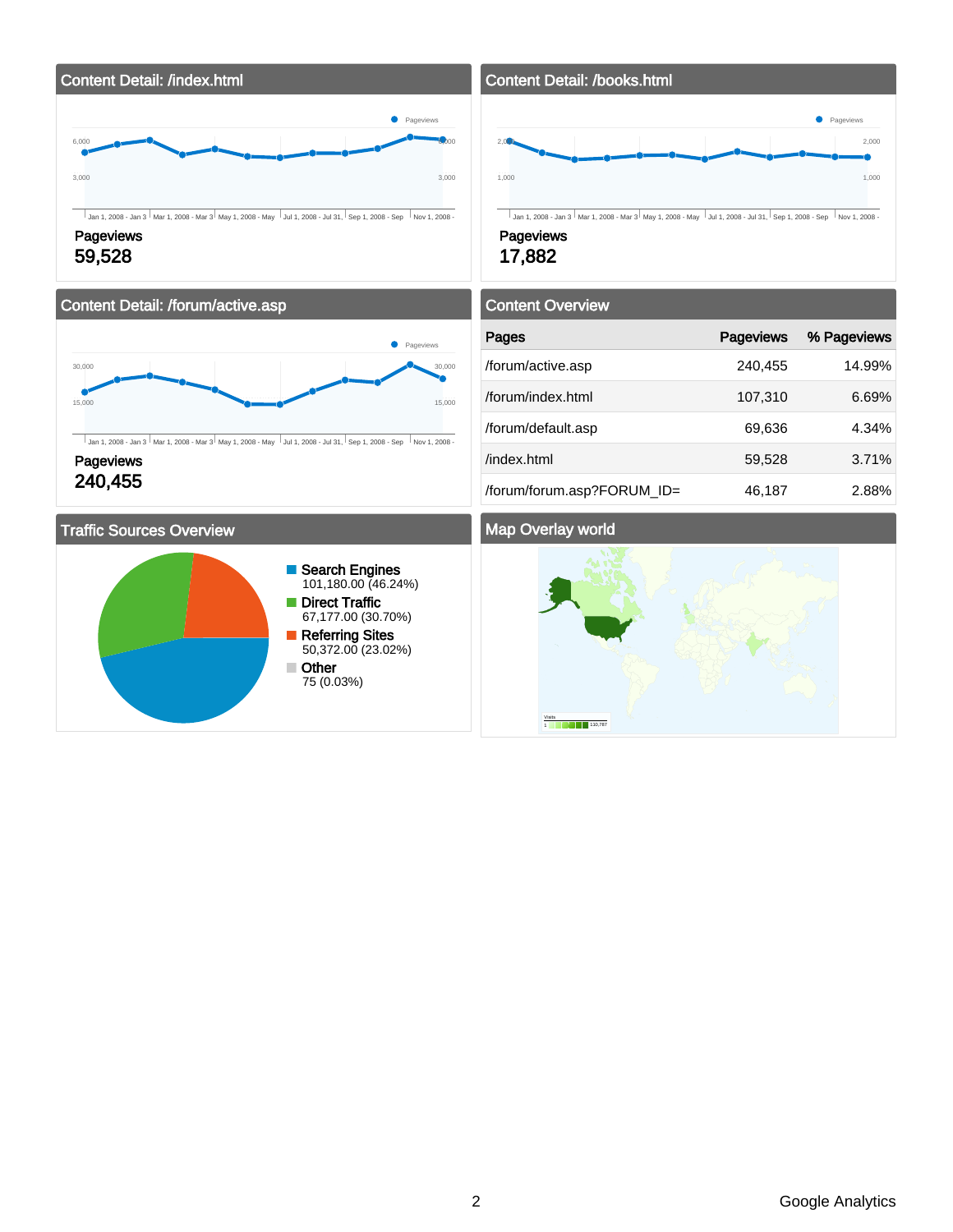#### www.aypsite.org www.aypsite.org<br> **Pageviews for all visitors** Man 1, 2008 - Dec 31, 2008<br>
Comparing to: Site

Comparing to: Site



#### 1,604,371 Pageviews

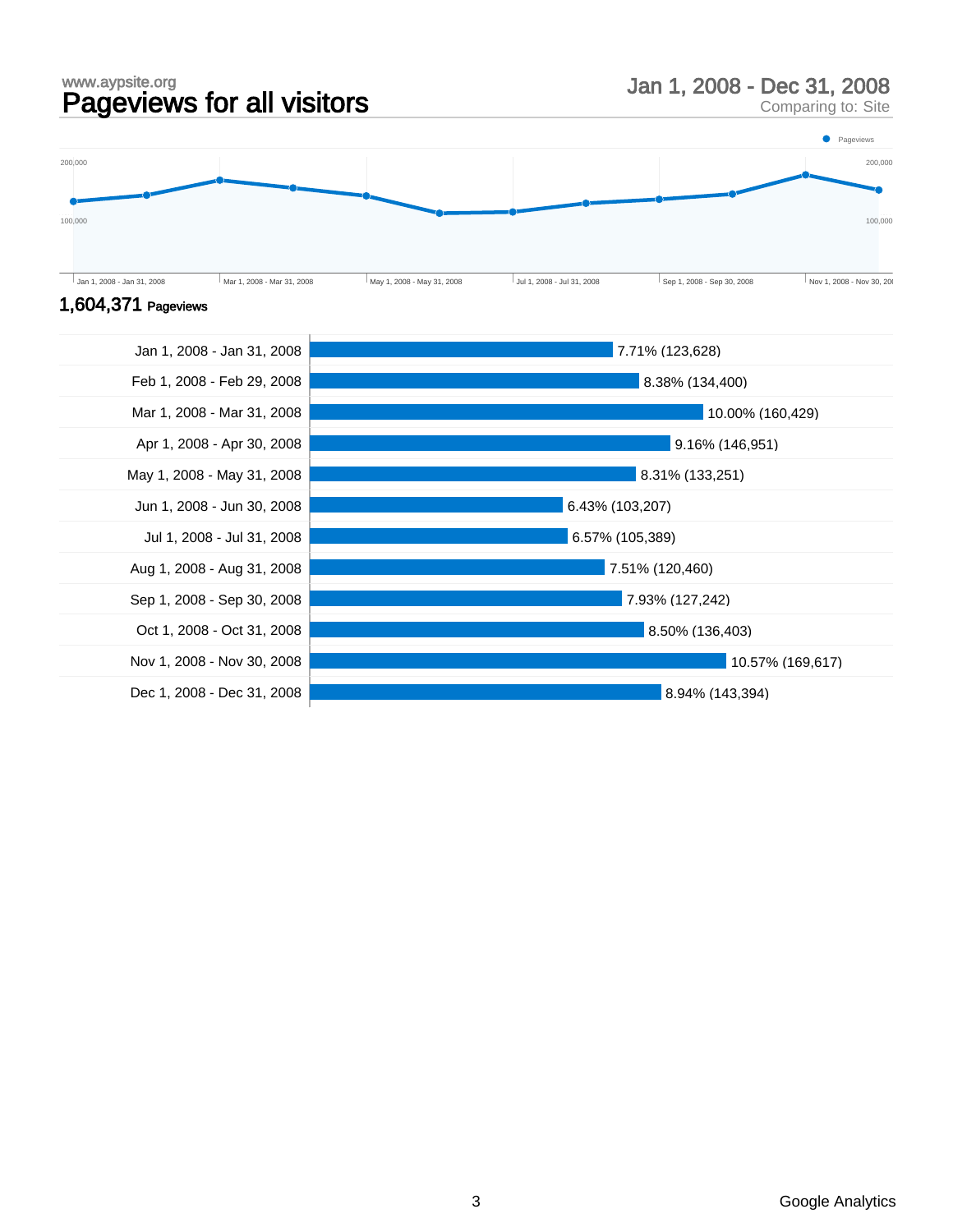

Comparing to: Site



37.16% New Visits

### Technical Profile

| <b>Browser</b>    | <b>Visits</b> | % visits | <b>Connection Speed</b> | <b>Visits</b> | % visits |
|-------------------|---------------|----------|-------------------------|---------------|----------|
| Internet Explorer | 123,885       | 56.62%   | Cable                   | 67,002        | 30.62%   |
| Firefox           | 72,462        | 33.12%   | <b>DSL</b>              | 65,113        | 29.76%   |
| Safari            | 13.188        | 6.03%    | <b>Unknown</b>          | 58,823        | 26.88%   |
| Opera             | 6,432         | 2.94%    | T <sub>1</sub>          | 17,412        | 7.96%    |
| Mozilla           | 968           | 0.44%    | Dialup                  | 7,634         | 3.49%    |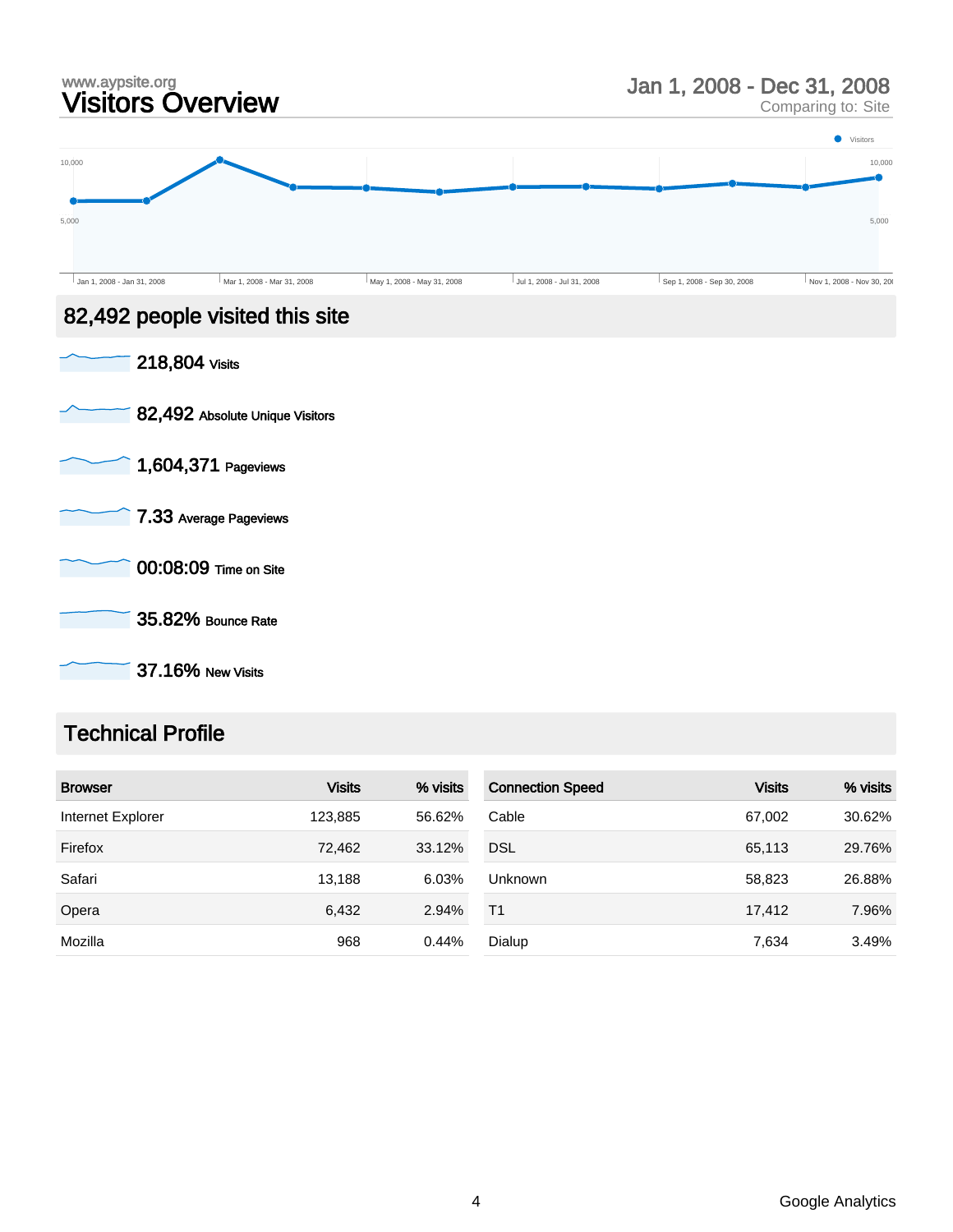### www.aypsite.org New vs. Returning:

New Visitor

Jan 1, 2008 - Dec 31, 2008

Comparing to: Site



# This visitor type sent 81,533 visits

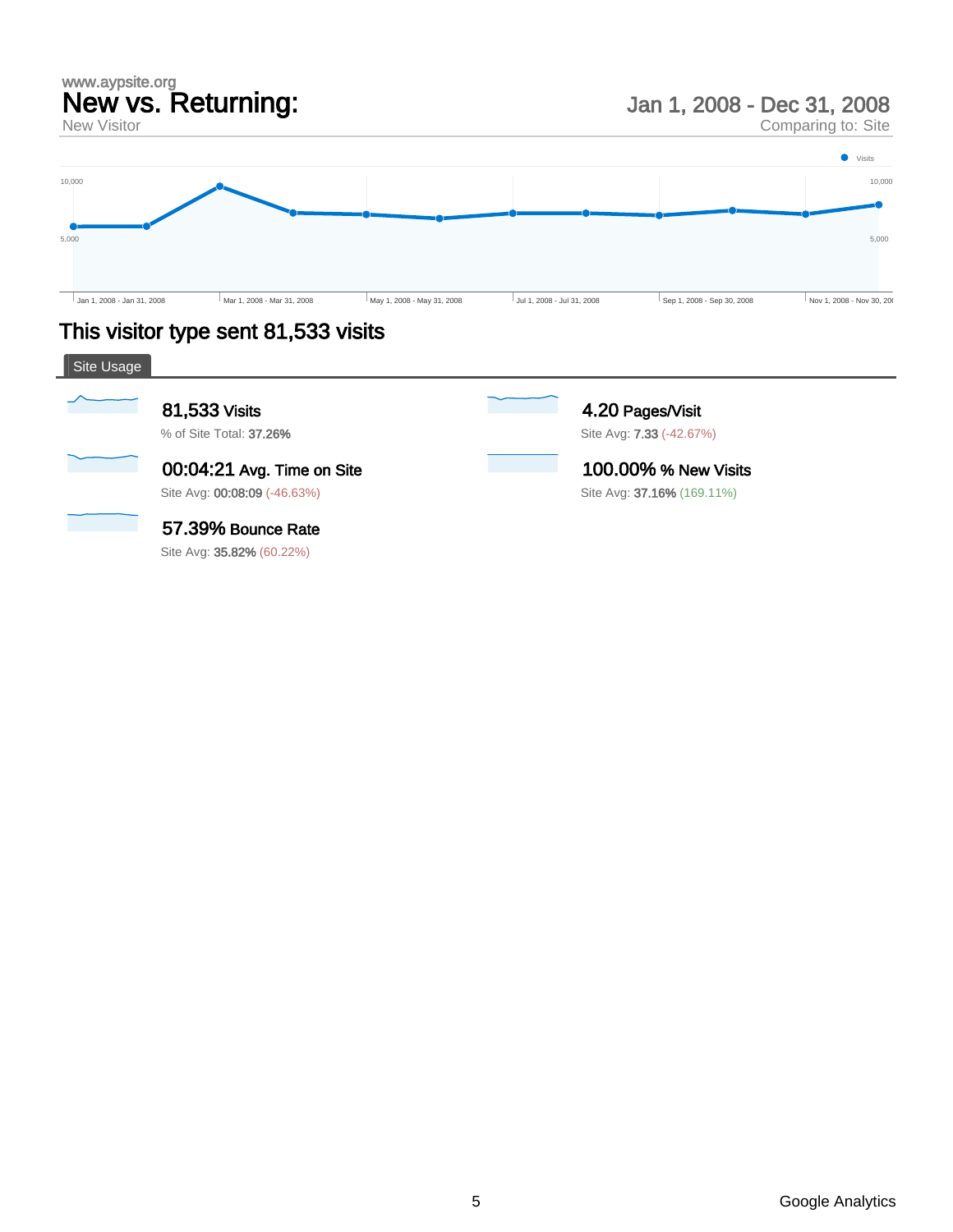# www.aypsite.org New vs. Returning:

Returning Visitor

Jan 1, 2008 - Dec 31, 2008

Comparing to: Site



# This visitor type sent 137,271 visits

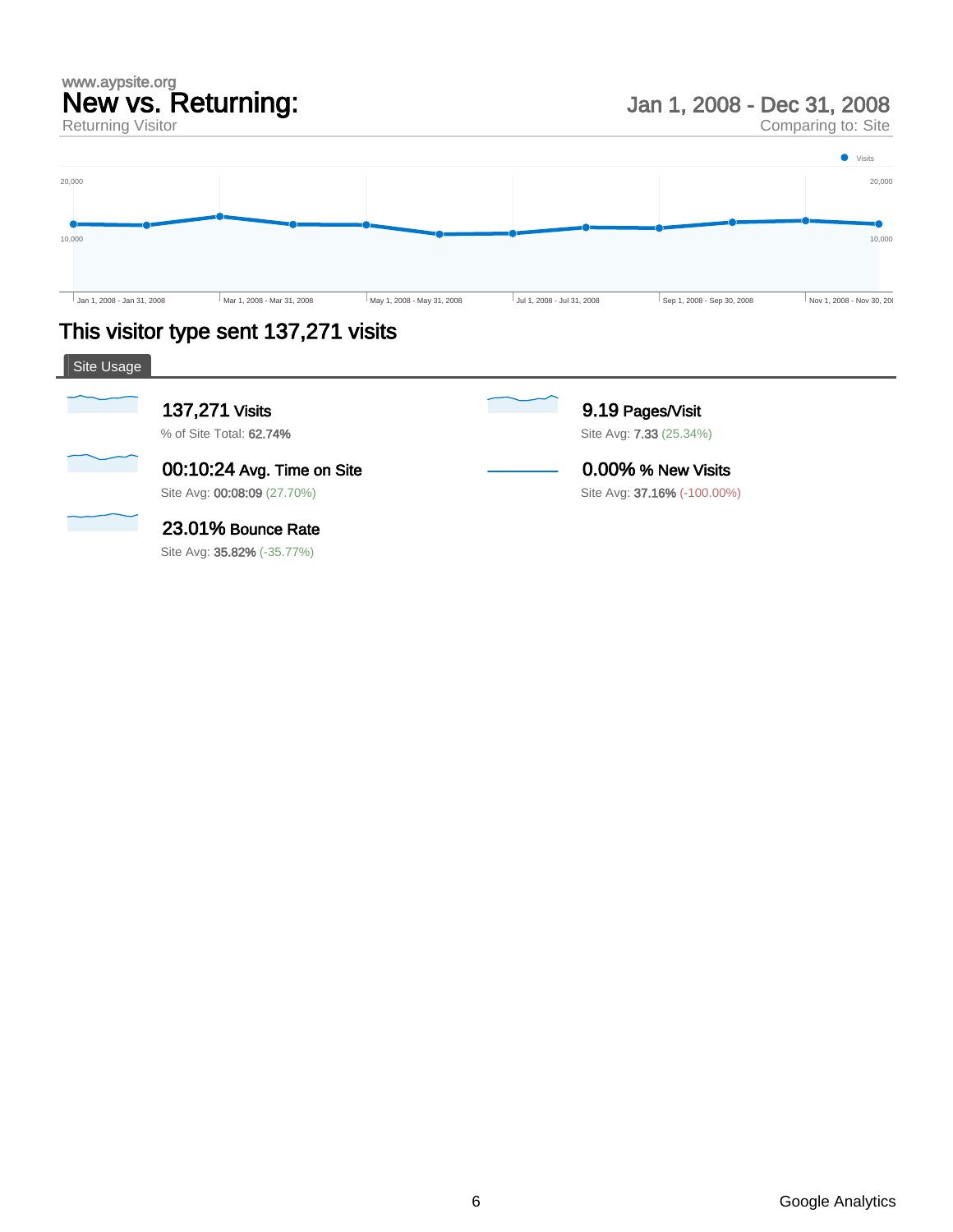#### www.aypsite.org Content Detail:

#### /books.html

### Jan 1, 2008 - Dec 31, 2008

Comparing to: Site



#### This page was viewed 17,882 times

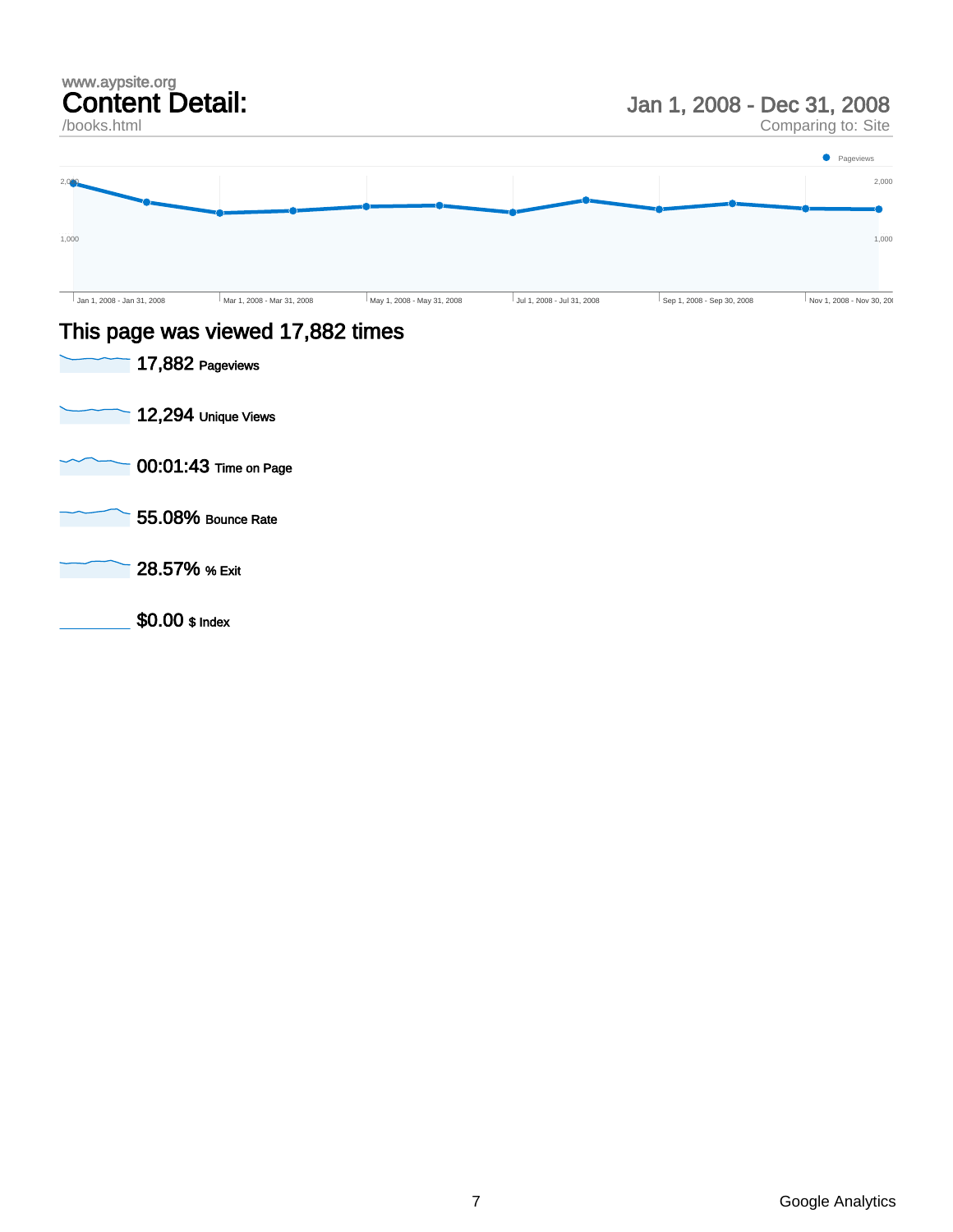#### www.aypsite.org<br> **Content Overview State State of State Content Overview State Content** Comparing to: Site Comparing to: Site **Pageviews** 200,000 200,000 ō ò 100,000 100,000 Jan 1, 2008 - Jan 31, 2008 Mar 1, 2008 - Mar 31, 2008 May 1, 2008 - May 31, 2008 Jul 1, 2008 - Jul 31, 2008 Sep 1, 2008 - Sep 30, 2008 Nov 1, 2008 - Nov 30, 2008

# Pages on this site were viewed a total of 1,604,371 times



984,590 Unique Views

35.82% Bounce Rate

# Top Content

| Pages                        | Pageviews | % Pageviews |
|------------------------------|-----------|-------------|
| /forum/active.asp            | 240,455   | 14.99%      |
| /forum/index.html            | 107,310   | 6.69%       |
| /forum/default.asp           | 69,636    | 4.34%       |
| /index.html                  | 59,528    | 3.71%       |
| /forum/forum.asp?FORUM_ID=19 | 46,187    | 2.88%       |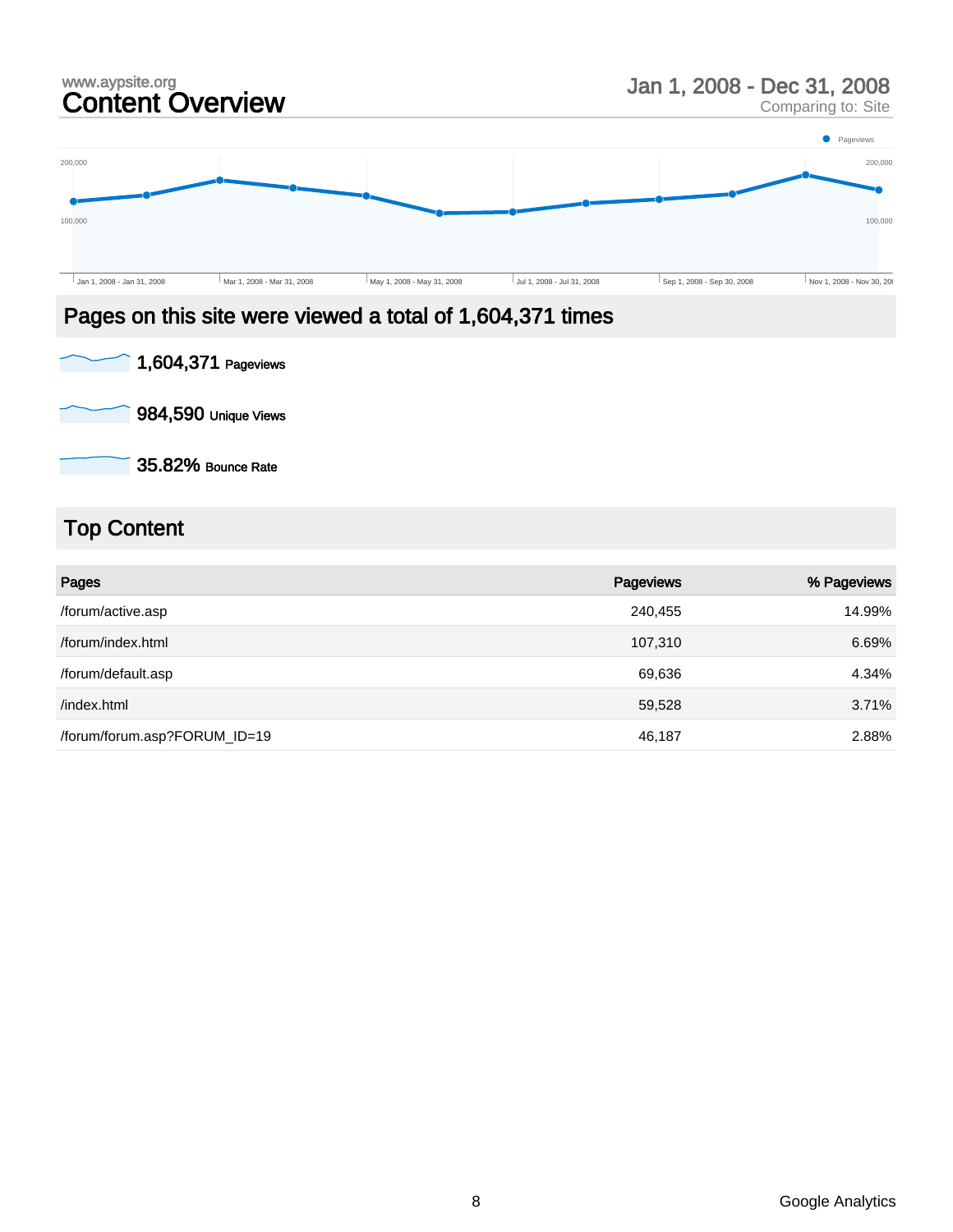# www.aypsite.org<br>**Map Overlay** www.aypsite.org<br> **Map Overlay Exercise Site Site Report of Alliance Comparing to:** Site Comparing to: Site



# 218,804 visits came from 183 countries/territories

Site Usage

| <b>Visits</b><br>218,804<br>% of Site Total:<br>100.00% | Pages/Visit<br>7.33<br>Site Avg:<br>$7.33(0.00\%)$ | Avg. Time on Site<br>% New Visits<br>00:08:09<br>37.26%<br>Site Avg:<br>Site Avg:<br>00:08:09 (0.00%)<br>37.16% (0.28%) |             |                      | <b>Bounce Rate</b><br>35.82%<br>Site Avg:<br>35.82% (0.00%) |                    |
|---------------------------------------------------------|----------------------------------------------------|-------------------------------------------------------------------------------------------------------------------------|-------------|----------------------|-------------------------------------------------------------|--------------------|
| Country/Territory                                       |                                                    | <b>Visits</b>                                                                                                           | Pages/Visit | Avg. Time on<br>Site | % New Visits                                                | <b>Bounce Rate</b> |
| <b>United States</b>                                    |                                                    | 110,787                                                                                                                 | 7.44        | 00:08:12             | 35.27%                                                      | 35.45%             |
| United Kingdom                                          |                                                    | 17,705                                                                                                                  | 8.11        | 00:06:59             | 31.08%                                                      | 29.03%             |
| India                                                   |                                                    | 13,667                                                                                                                  | 6.43        | 00:08:32             | 59.56%                                                      | 43.29%             |
| Canada                                                  |                                                    | 12,023                                                                                                                  | 7.06        | 00:06:42             | 35.91%                                                      | 34.63%             |
| France                                                  |                                                    | 6,531                                                                                                                   | 4.90        | 00:05:49             | 17.72%                                                      | 29.64%             |
| Germany                                                 |                                                    | 4,940                                                                                                                   | 7.95        | 00:07:46             | 36.15%                                                      | 25.99%             |
| Sweden                                                  |                                                    | 4,875                                                                                                                   | 9.78        | 00:10:39             | 21.60%                                                      | 27.59%             |
| Australia                                               |                                                    | 3,513                                                                                                                   | 5.26        | 00:07:50             | 57.59%                                                      | 47.08%             |
| Ireland                                                 |                                                    | 3,046                                                                                                                   | 7.41        | 00:11:26             | 15.00%                                                      | 36.15%             |
| Portugal                                                |                                                    | 2,680                                                                                                                   | 8.12        | 00:14:35             | 8.13%                                                       | 23.62%             |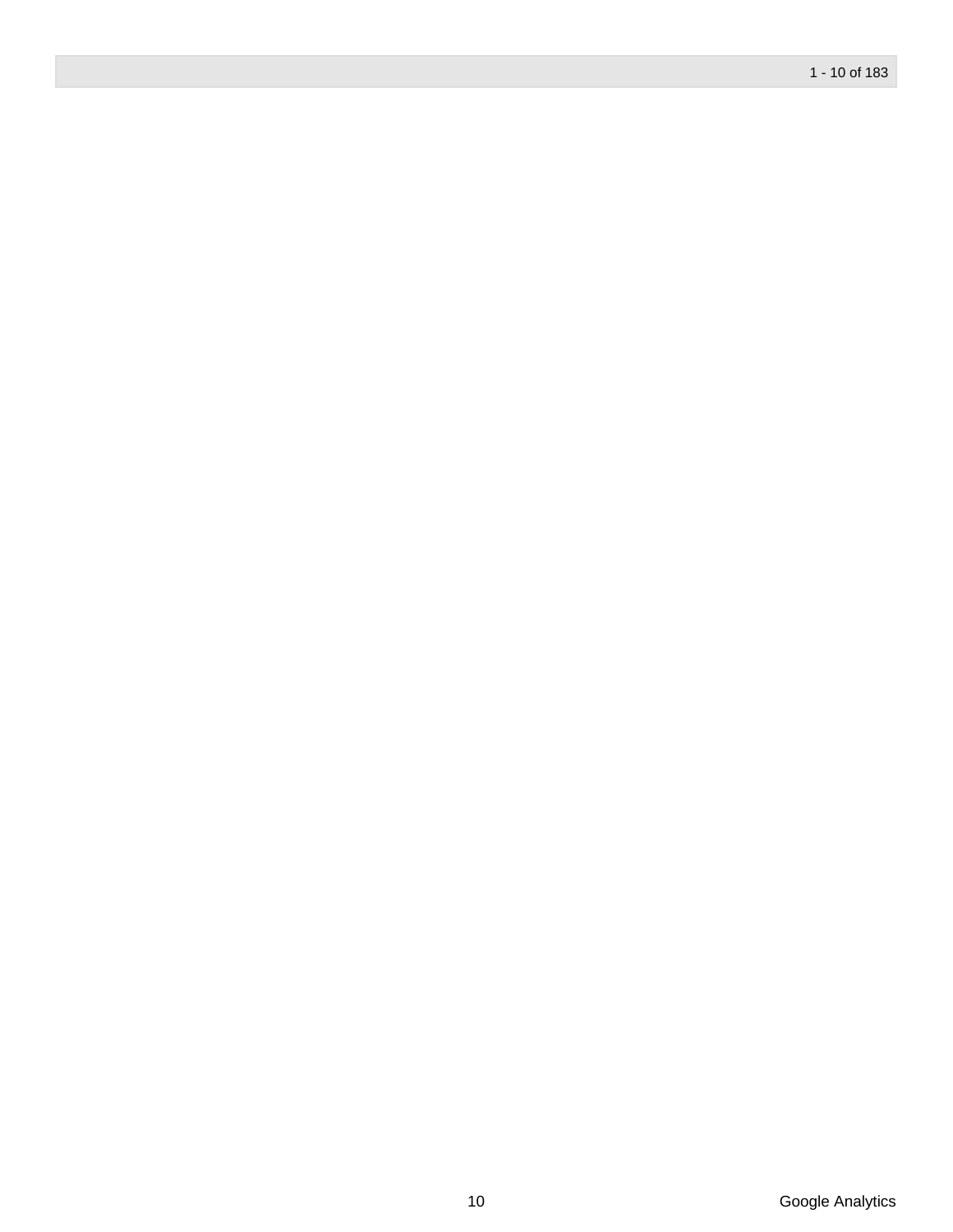| www.aypsite.org<br><b>Content Detail:</b><br>/index.html |                                   |                            | Jan 1, 2008 - Dec 31, 2008<br>Comparing to: Site |                            |                          |
|----------------------------------------------------------|-----------------------------------|----------------------------|--------------------------------------------------|----------------------------|--------------------------|
|                                                          |                                   |                            |                                                  |                            | • Pageviews              |
| 6,000                                                    |                                   |                            |                                                  |                            |                          |
| 3,000                                                    |                                   |                            |                                                  |                            | 3,000                    |
| Jan 1, 2008 - Jan 31, 2008                               | Mar 1, 2008 - Mar 31, 2008        | May 1, 2008 - May 31, 2008 | Jul 1, 2008 - Jul 31, 2008                       | Sep 1, 2008 - Sep 30, 2008 | Nov 1, 2008 - Nov 30, 20 |
|                                                          | This page was viewed 59,528 times |                            |                                                  |                            |                          |
|                                                          | 59,528 Pageviews                  |                            |                                                  |                            |                          |
|                                                          | 50,891 Unique Views               |                            |                                                  |                            |                          |
|                                                          | 00:00:57 Time on Page             |                            |                                                  |                            |                          |
|                                                          | 32.57% Bounce Rate                |                            |                                                  |                            |                          |

32.32% % Exit Γ

\$0.00 \$ Index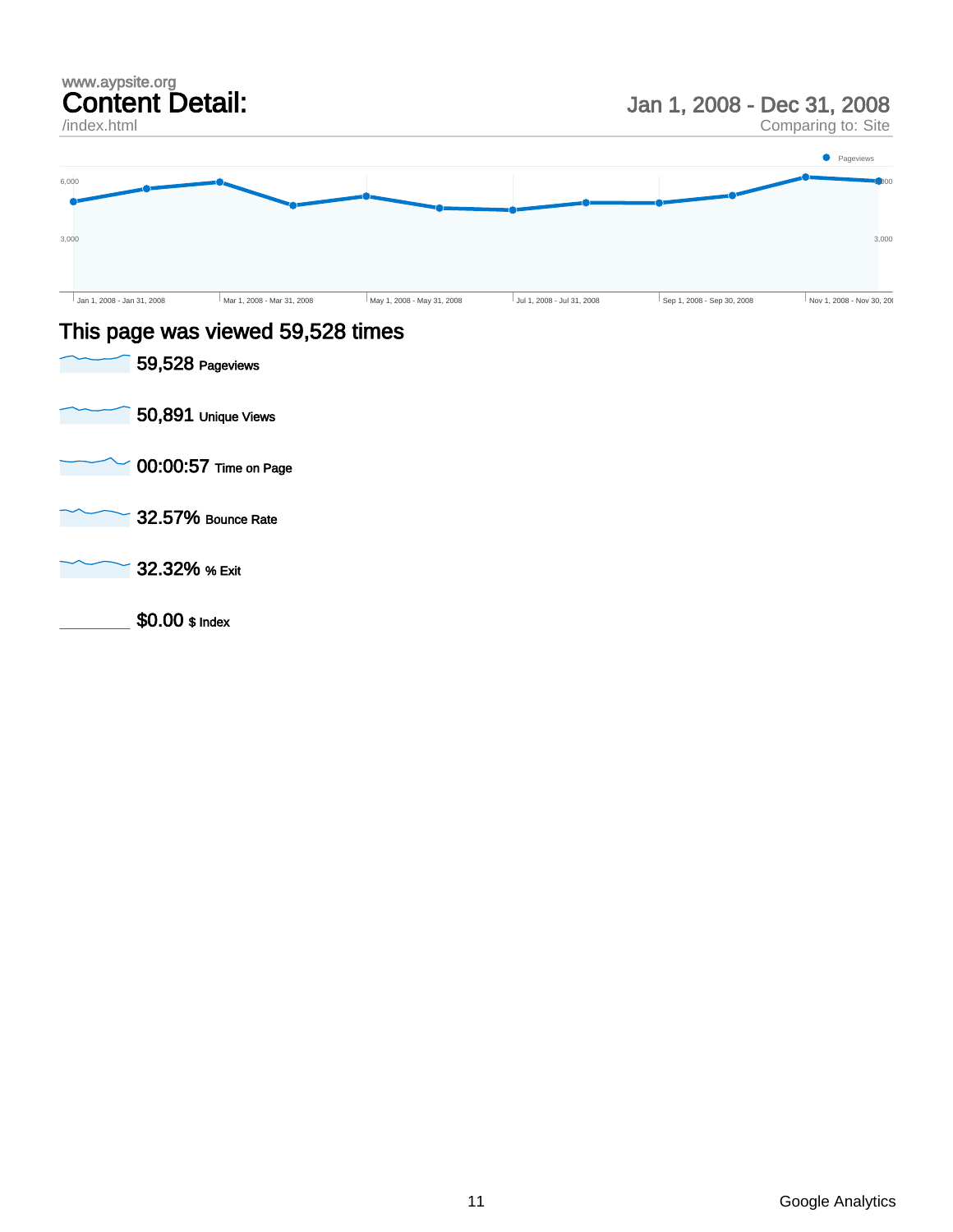

\$0.00 \$ Index